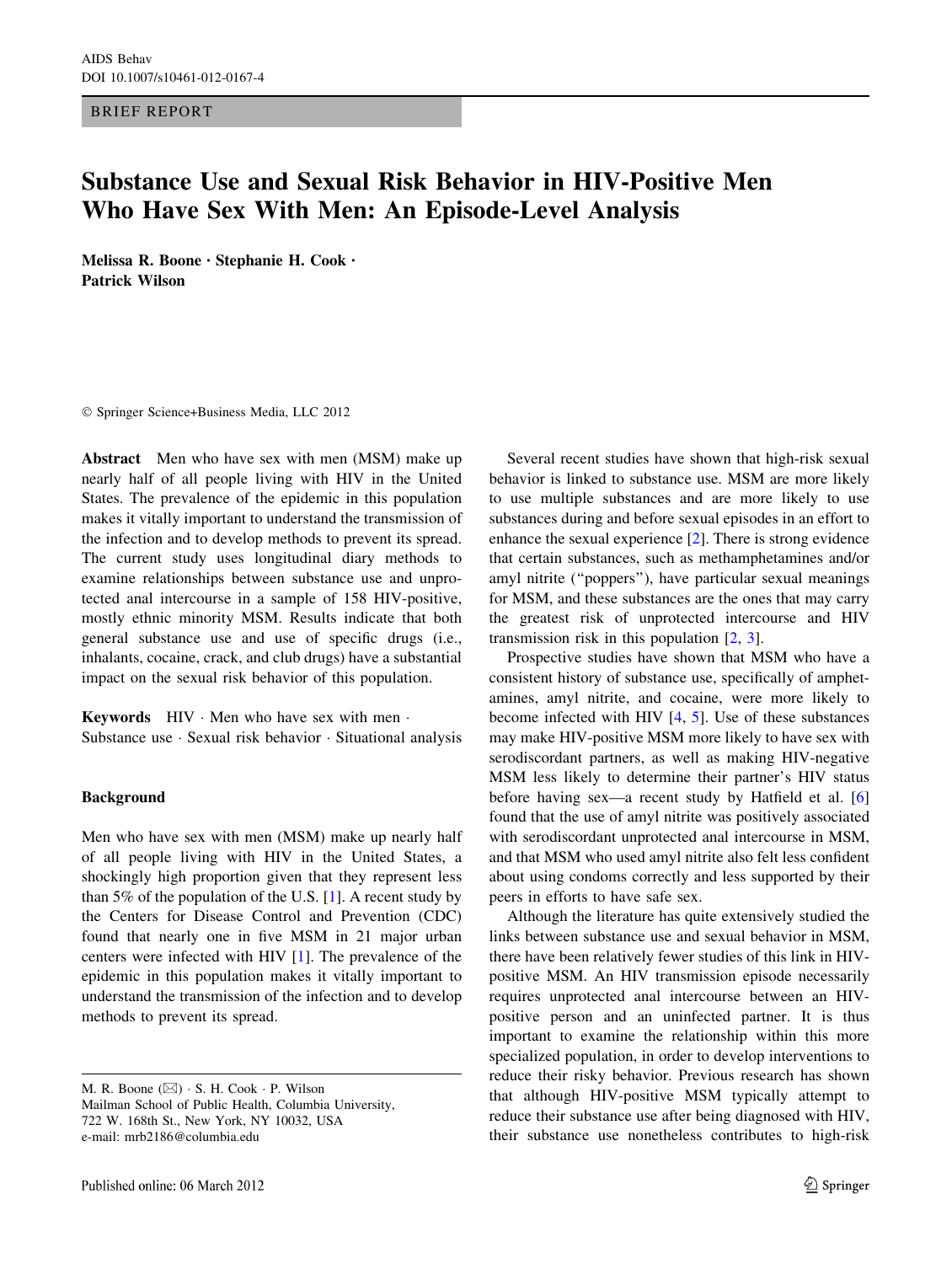sexual behavior, including unprotected intercourse [[3,](#page-3-0) [7](#page-3-0)]. Substance use can also reduce medication adherence for HIV-positive MSM [\[8](#page-3-0)]. This not only threatens their health but also raises their viral load and makes it more likely that they will transmit the virus to others [[8\]](#page-3-0).

The following study explores associations between substance use and unprotected sexual intercourse in HIVpositive MSM. This study also uses sexual episodes as the unit of analysis in modeling the relationship between substance use and sexual risk behavior. Previous research has found that models of HIV risk behavior that a focus solely on personal factors, using cross-sectional methods, have been ineffective at explaining risk in and of themselves [[9\]](#page-3-0). It is important that researchers also examine the factors linked to high-risk sexual situations—for instance, substance use within particular sexual episodes as opposed to average levels of substance use.

### Methods

#### Participants

Participants were a convenience sample of 158 HIV positive men recruited in two waves between 2006 and 2009. They were all recruited from New York City, a diverse urban environment. In order to be eligible for the study, potential participants had to have access to a computer with Internet; a working, private e-mail address; and had to have had sex with another man in the 2 months prior to baseline. Participants were recruited mainly from clinics and community-based organizations (48%); others were recruited through participant referrals (39%) and ads placed in local media outlets that are tailored for and marketed towards gay men in the community (13%). Participants ranged in age from 20 to 61 years  $(M = 39.3, SD = 9.8)$ . The sample was ethnically diverse, consisting of black (53%), Latino, (20%) and white (17%) men. The sample was also primarily low-income, with 70% reporting an annual income at or below \$20,000. The majority of the sample (80%) reported having sex with more than one partner in the two months prior to baseline. The participants were paid \$20 for the baseline survey, plus \$4 to cover the cost of public transportation to the survey site. For subsequent weeks, participants earned between \$5 and \$15 per survey completed; the incentive structure was a progressive one, with participants earning larger amounts during the later weeks of the study as an incentive to remain in the study.

Participants completed a 6-week Internet-based structured weekly sex diary. The structured diary asked participants

## Instruments

2 Springer

about their sexual behavior and substance use in the previous week (e.g., "How many days did you use inhalants in the last 7 days?''; ''Have you engaged in sexual intercourse anytime in the last 7 days?''). Those who reported engaging in sexual activity were asked to provide details of their most recent sexual episode, including whether or not they had used substances before or during the sexual episode (e.g., ''How many sex partners whose HIV status you did not know have you had in the last 7 days?"; "Did you use drugs before the encounter?'') Participants were asked about alcohol, marijuana, inhalants, crack, cocaine, heroin, club drugs, and methamphetamine use. Examples of what were considered "inhalants" (whippets, poppers, etc.) and "club drugs" (''Ecstasy, Special K, GHB'') were included parenthetically in the item. Participants were instructed to complete the survey each week on the same day, with a grace period of 3 days. There was a 78% response rate across the 6 weeks of the structured diary, with response rates for individual weeks ranging from 77 to 88%. Participants completed an average of 5.22 weeks; the median number of weeks completed was 6. Participants who left the study after completing the baseline did not differ on risk variables from participants who contributed sexual episodes to the study.

#### Analyses

Mixed effects logistic regression analysis was used to examine the relationship between substance use during the most recent sexual encounter and unprotected anal intercourse in that same encounter. Mixed effects models allow investigators to treat the episode as the unit of analysis; they also can allow for individual-specific influences through the use of random effects. This technique was also used to examine the relationship between substance use during the most recent sexual encounter and the occurrence of an STI transmission risk episode and/or an HIV transmission risk episode. Mixed effects logistic regression analyses were also used to examine which individual substances were associated with episodes of unprotected anal intercourse (UAI), and to examine whether or not use of multiple substances influenced unprotected intercourse. A separate mixed-effects logistic regression analysis was conducted to determine whether alcohol was associated with UAI. Race and age were used as covariates in all models, as there is evidence in the literature that differing racial/ethnic and age groups have different levels of use for each of the individual substances [\[10](#page-4-0)].

## Results

Participants reported a total of 405 sexual episodes. Eighteen (18) participants did not report any sexual activity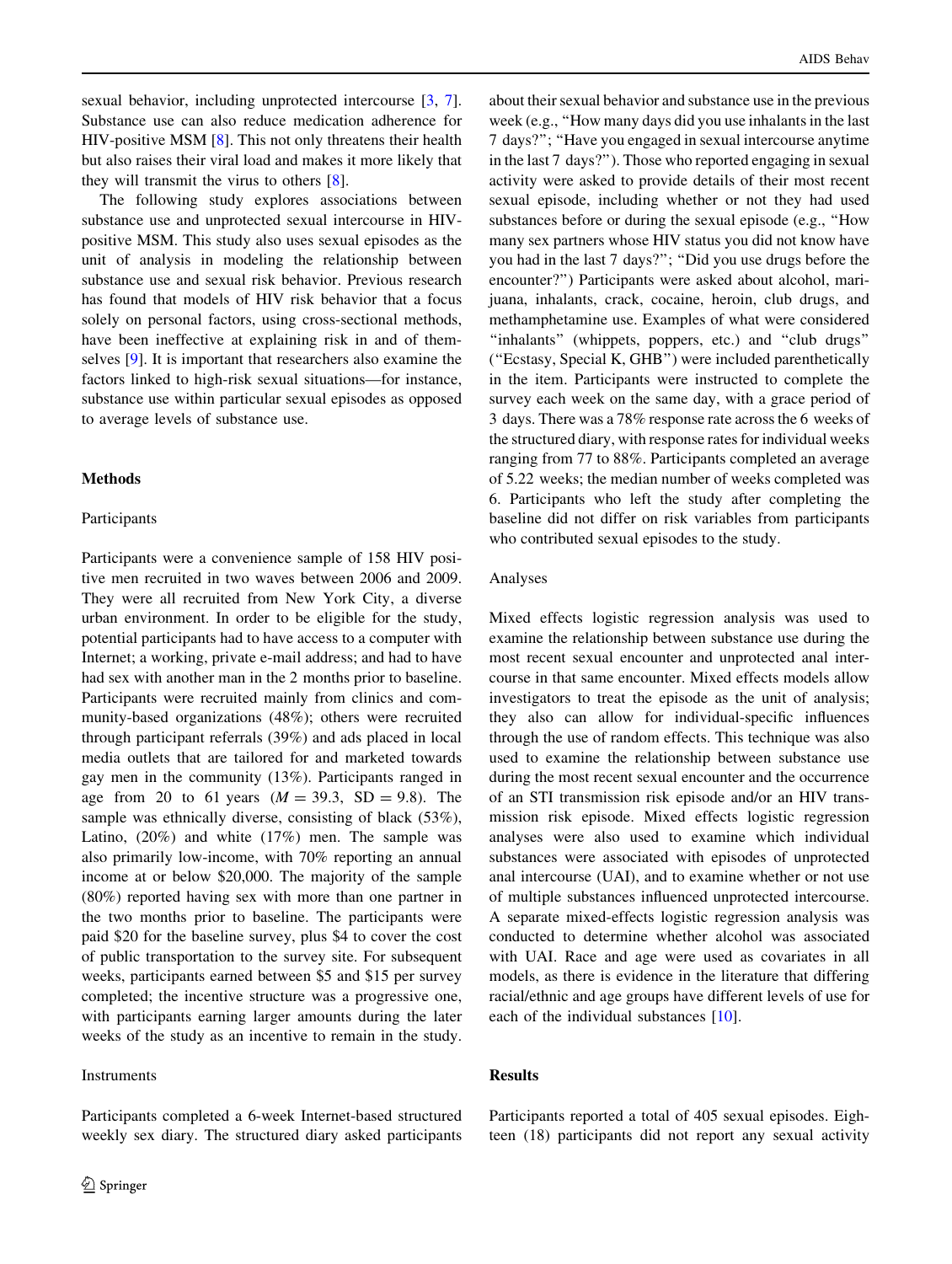over the entire 6-week period; these participants and the 140 sexually-active ones did not differ on demographic variables. Each sexual episode was categorized according to whether unprotected anal intercourse (UAI) occurred during the episode; UAI was reported in 47% of sexual episodes. Thirty-three (33%) percent of the episodes were categorized as STI transmission risk episodes, which was defined as an episode of UAI with a non-monogamous partner; 15% of the episodes were categorized as HIV transmission risk episodes, which was defined as UAI with an HIV-negative or unknown status partner.

Alcohol was measured separately from illicit substance use in this sample. Thirty-nine percent (39%) of the sexual episodes involved alcohol use before or during the most recent sexual encounter, and there was no significant association of alcohol use with unprotected anal intercourse,  $B = 0.10$ ,  $P = 0.74$ .

Substance use was reported before or during 22.6%  $(N = 175)$  of the sexual 405 episodes collected. Of the episodes with substance use reported, 67.4% of those episodes involved marijuana use, 37.7% involved inhalant use, 12.6% involved cocaine use, 21.7% involved crack use, 2.3% involved heroin use, 12% involved club drug use and 18.9% involved methamphetamine use.

Mixed effects logistic regression analysis revealed that substance use before or during a sexual encounter was significantly associated with unprotected anal intercourse,  $B = 0.59$ ,  $P < 0.05$ . When participants reported substance use before or during their most recent sexual encounter, their odds unprotected anal intercourse increased by 1.9 compared to when they did not use substances before or during the encounter [95% CI 1.34–2.43]. This corresponds to a 16% increase in the probability of unprotected anal intercourse. Race and age were significant covariates in this model, with white men ( $B = 1.29$ ,  $P < 0.01$ ) and younger men ( $B = -0.04$ ,  $P < 0.05$ ) being more likely to have unprotected anal intercourse.

STI transmission risk episodes, defined as unprotected anal intercourse with a non-monogamous partner, were also significantly associated with substance use before or during the most recent sexual encounter,  $B = 0.77$ ,  $P < 0.05$ . The odds of an STI transmission risk episode increased by 2.13 when substances were used before or during the most recent sexual encounter, as compared to when substances were not used [95% CI 1.58–2.87]. This corresponds to an 18% increase in the probability of an STI transmission risk episode. Race, measured as non-white versus white racial identity, and age were again significant covariates in this model, with white men  $(B = 1.58$ ,  $P < 0.01$ ) and younger men ( $B = -0.04, P < 0.05$ ) being more likely to have unprotected anal intercourse. There was no significant association between substance use and HIV transmission risk episodes,  $B = 0.86$ ,  $P = 0.79$ .

The odds and 95% confidence intervals for the effects of individual substances are presented in Table [1](#page-3-0). On weeks in which individual substances were used before or during the most recent sexual encounter, the odds of unprotected anal intercourse increased for all substances. The increase in probabilities ranged from a 12% increase (marijuana) to a 47% increase (club drugs). Race and age were significant covariates in all of these models, with the coefficients for race ranging from 1.16 to 1.49, and the coefficient for age universally remaining at  $-0.04$ , all ps  $< 0.05$ .

There was multi-drug use in 49% of the substance use episodes. Of these multi-use episodes, 66% involved the use of just two substances; 20% involved the use of 3 substances; and 15% involved the use of 4 or more substances at once. The use of multiple substances before or during the most recent sexual encounter was significantly associated with unprotected anal intercourse,  $B = 0.49$ ,  $P<0.01$ . As more substances were used combined together, participants' odds of having unprotected intercourse increased by 1.62 with each additional substance they used prior to or during their sexual encounter. This corresponds to an increase of 62% per substance used.

## Discussion

In this sample, substance use before or during the most recent sexual encounter was associated with unprotected anal intercourse during that encounter. Inhalants, cocaine, crack, and club drug use were also associated with unprotected anal intercourse.

Inhalants are particularly popular among HIV-positive MSM. MSM may use inhalants to enhance sexual experiences or reducing sexual discomfort during anal intercourse episodes [\[10](#page-4-0)]. The use of inhalants, however, seems to be strongly associated with unprotected anal intercourse [\[3](#page-3-0)]. Given its popularity in the sample—41 percent of the sample had used inhalants in the two months prior to the study—future research should pay specific attention to the use of inhalants among HIV-positive MSM.

There has been a declining focus on crack in studies of HIV-positive MSM and substance use, perhaps because of a perception of declining popularity among MSM. However, almost a quarter of this sample had used crack cocaine during the 2 months prior to baseline, and about 5% of sexual episodes included crack use, more than methamphetamines and club drugs. The prevalence of crack use in this sample could be due to the higher number of African American men in the sample, who were more likely to use crack than white and Hispanic men. The results of this study indicates that crack may have a powerful association with HIV and STI transmission in HIV-positive MSM—particularly African American HIV-positive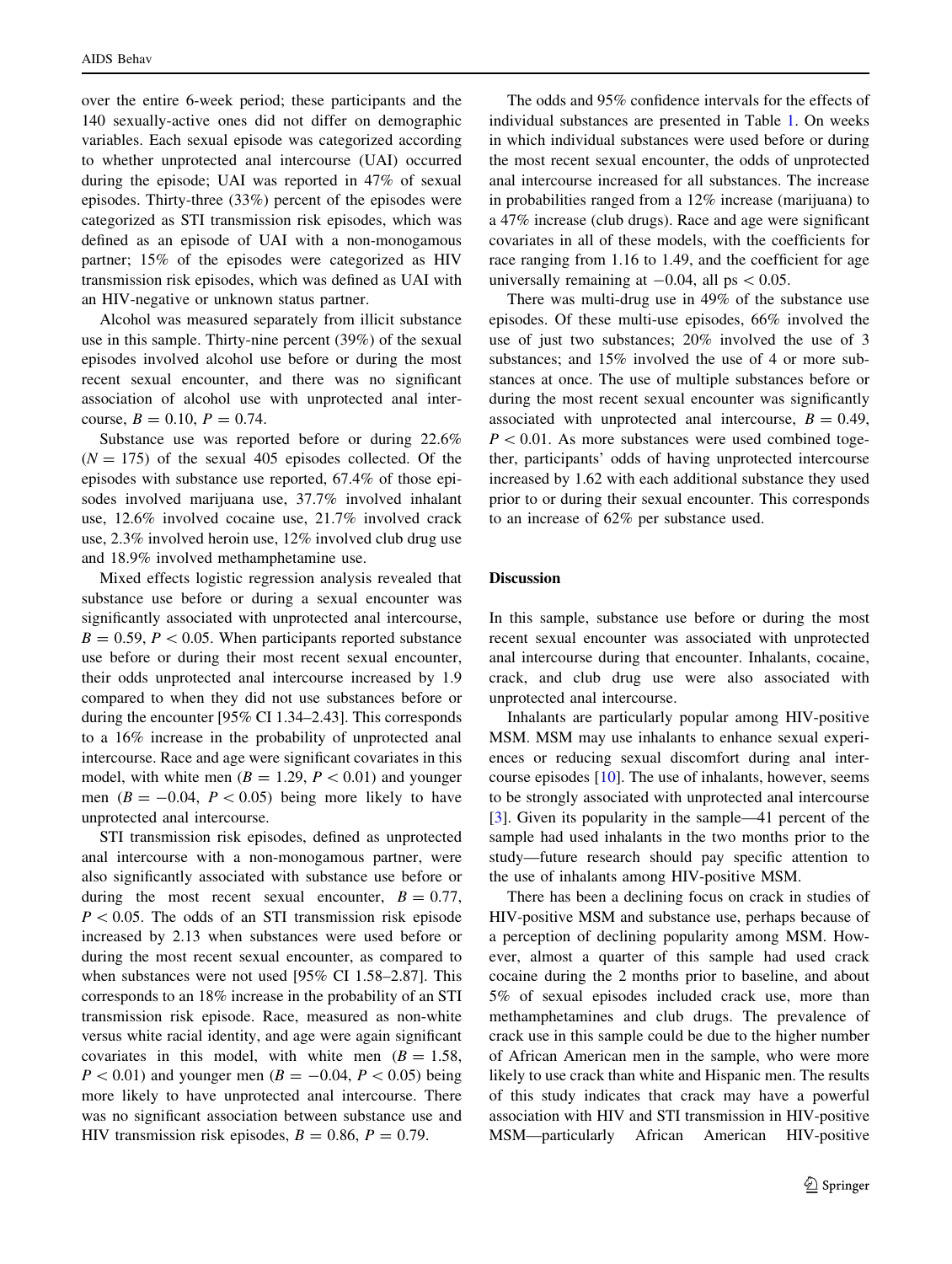<span id="page-3-0"></span>Table 1 Individual substances used before most recent sexual encounter and unprotected anal intercourse

| Variable         | Unstandardized<br>coefficients $(B)$ | Odds<br>ratio | 95% CI          | Probability<br>increase $(\% )$ |
|------------------|--------------------------------------|---------------|-----------------|---------------------------------|
|                  |                                      |               |                 |                                 |
| <b>Inhalants</b> | 1.23                                 | 3.41          | $2.16 - 5.39**$ | 28                              |
| Cocaine          | 1.77                                 | 5.85          | $2.69 - 12.74*$ | 36                              |
| Crack            | 1.37                                 | 3.95          | $2.23 - 6.96**$ | 30                              |
| Methamphetamines | 1.10                                 | 3.00          | 1.68–5.36       | 26                              |
| Club drugs       | 2.38                                 | 10.79         | $3.57 - 32.57*$ | 47                              |

 $* P < 0.05, ** P < 0.01$ 

MSM—and that researchers would do well to consider that effect when designing studies that include African American men.

The substances that had the strongest association with unprotected anal intercourse were all stimulants, and there has been a connection between stimulant use and sexual risk behavior in past cross-sectional studies of this population [\[11](#page-4-0)]. HIV-positive MSM may also use stimulant drugs to mitigate feelings of depression, feelings that may in turn cause them to have unprotected sex. There is support for this in the literature, specifically the McKirnan and Peterson hypothesis that MSM may be finding faulty ways to cope with the stress of having a concealable stigma [[12\]](#page-4-0). MSM, particularly HIV-positive MSM, may also engage in substance use in an effort to escape feelings of shame or alienation from communities [\[12](#page-4-0)]. Research is therefore necessary to determine whether substance use, particularly stimulant use, is associated with mental health in this population; this information would be useful in designing interventions to decrease substance use in HIV-positive MSM.

In addition to this, the use of multiple drugs has a significant association with unprotected anal intercourse. As noted in the introduction, MSM are more likely to use multiple substances than heterosexual men, often in an effort to enhance the sexual experience [2]. Occasionally, particular combinations of substances are meaningful in specific subcultures or enclaves. The results presented here suggest that multiple drug use may be quite dangerous for HIV-positive MSM, as it is associated with higher rates of unprotected anal intercourse. Future research into substance use and sexual behavior in this population should examine links between multi-drug use and risk behavior, particularly specific combinations of substances and their connections with sexual risk.

In sum, this study revealed that there is a strong connection between the use of substances and unprotected anal intercourse on an episodic level. This study also demonstrates the value of a situational analysis of health risks in HIV-positive MSM. Previous studies at the person-level have provided evidence for links between substance use and unprotected intercourse; however, few of those studies examine factors specifically linked to each sexual episode rather than to characteristics of a person.

This study is limited by the relatively small sample size recruited through convenience sampling methods. The findings may not be generalizable to all MSM with HIV, given the convenience sample and concentrated urban area from which the participants were recruited. In addition, although longitudinal methods were used to obtain these data, these data do not allow for the establishment of causal links between substance use and unprotected anal intercourse. Further research should continue the use of more sophisticated longitudinal designs to uncover causal links between these variables. Despite its limitations, this research presents a more nuanced understanding of situational risk among MSM with HIV.

#### References

- 1. Centers for Disease Control and Prevention: HIV in men who have sex with men. [http://www.cdc.gov/hiv/topics/msm/index.](http://www.cdc.gov/hiv/topics/msm/index.htm) [htm.](http://www.cdc.gov/hiv/topics/msm/index.htm) 2006.
- 2. Stall R, McKusick L, Wiley J, Coates TJ, Ostrow DG. Alcohol and drug use during sexual activity and compliance with safe sex guidelines for AIDS: the AIDS behavioral research project. Health Educ Behav. 1986;13:359–71.
- 3. Beckett M, Burnam A, Collins RL, Kanouse DE, Beckman R. Substance use and high-risk sex among people with HIV: a comparison across exposure groups. AIDS Behav. 2003;7:209–19.
- 4. Chesney MA, Barrett DC, Stall R. Histories of substance use and risk behavior: precursors to HIV seroconversion in homosexual men. Am J Public Health. 1998;88:113–6.
- 5. Buchbinder SP, Vittinghoff E, Heagerty PJ, Celum CL, Seage GR, Judson FN, et al. Sexual risk, nitrite inhalant use, and lack of circumcision associated with HIV seroconversion in men who have sex with men in the United States. J Acquir Immune Defic Syndr. 2005;39:82–9.
- 6. Hatfield LA, Horvath KJ, Jacoby SM, Simon Rosser BR. Comparison of substance use and risky sexual behavior among a diverse sample of urban, HIV-positive men who have sex with men. J Addict Dis. 2009;28:208–18.
- 7. Collins R, Kanouse D, Gifford AL, Senterfitt JW, Schuster MA, McCaffrey DF, et al. Changes in health-promoting behavior following diagnosis with HIV: prevalence and correlates in a national probability sample. Health Psychol. 2001;20:251–60.
- 8. Colfax G, Shoptaw S. The methamphetamine epidemic: Implications for HIV prevention and treatment. Curr HIV/AIDS Rep. 2005;2:194–9.
- 9. Kalichman S, Carey M, Johnson BT. Prevention of sexually transmitted HIV infection: a meta-analytic review of the behavioral outcome literature. Ann Behav Med. 1996;18:6–15.